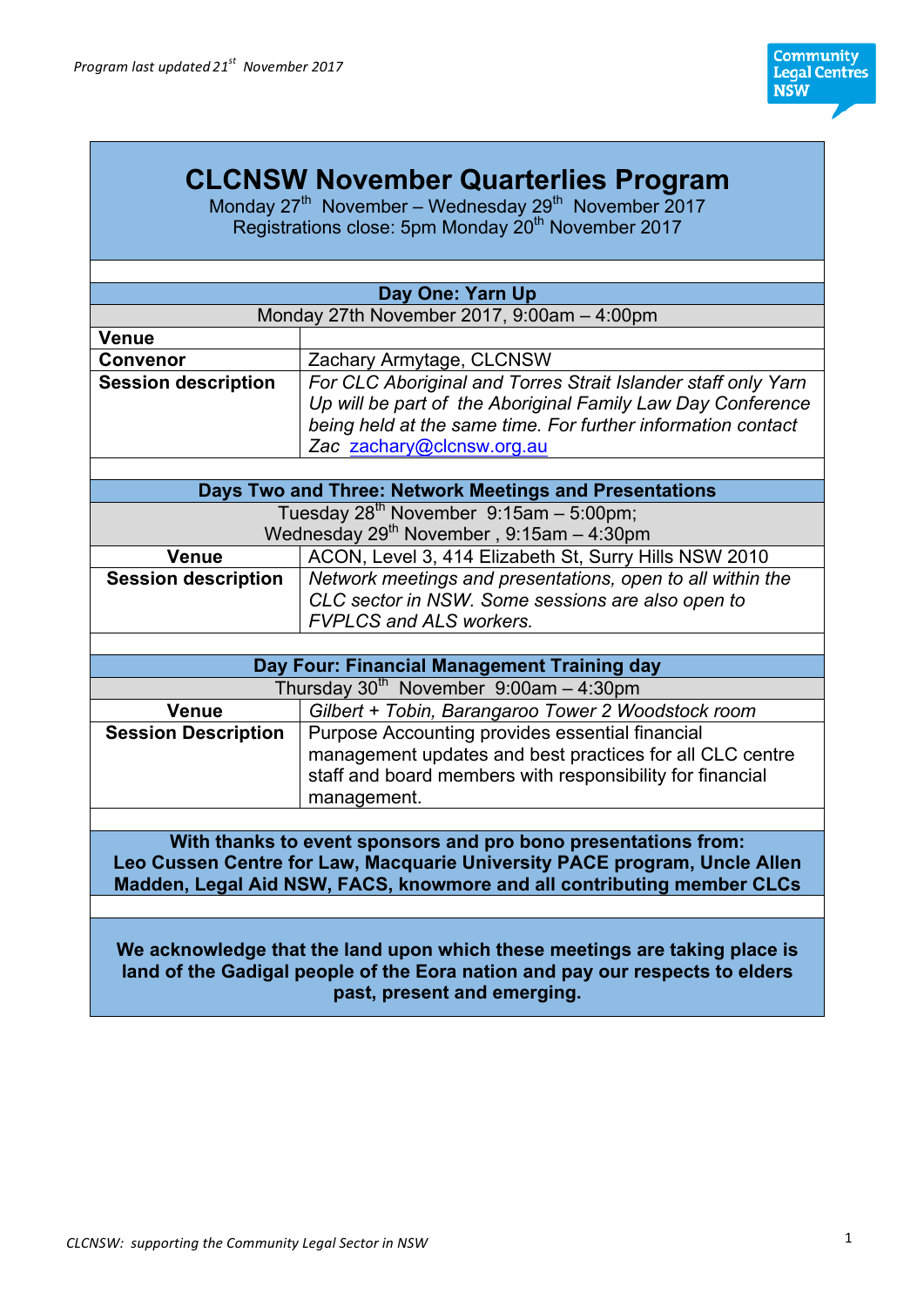| November Quarterlies Day Two - Tuesday 28th November 2017<br>Venue: ACON Level 3, 414 Elizabeth St, Surry Hills NSW 2010 |                                                                                                        |                          |               |
|--------------------------------------------------------------------------------------------------------------------------|--------------------------------------------------------------------------------------------------------|--------------------------|---------------|
| AM Day 2 Sessions 1: 9:15am - 10:30am                                                                                    |                                                                                                        | <b>Possible</b><br>MCLE* | Room          |
| 1.1 Network Meeting:                                                                                                     | For CLC Aboriginal and Torres Strait Islander                                                          |                          |               |
| <b>Aboriginal Legal</b>                                                                                                  | staff - this session will now be part of the                                                           |                          |               |
| <b>Access Program and</b>                                                                                                | Aboriginal Family Law Day Conference being                                                             |                          |               |
| <b>Aboriginal &amp; Torres</b>                                                                                           | held at the same time. If unsure please contact                                                        |                          |               |
| <b>Strait Islander Rights</b>                                                                                            | Zac: zachary@clcnsw.org.au.                                                                            |                          |               |
| <b>Working Group</b>                                                                                                     |                                                                                                        |                          |               |
| 1.2 Network Meeting:                                                                                                     | Convenors: Annette van Gent, MLC, Alexandria                                                           | Substantive              | 3.02-3.03     |
| <b>Employment &amp;</b>                                                                                                  | Robinson, SWSLC.                                                                                       | Law                      |               |
| <b>Discrimination Law</b>                                                                                                | Description: Employment & discrimination                                                               |                          |               |
| <b>Network</b>                                                                                                           | lawyers discuss current issues in relation to                                                          |                          |               |
|                                                                                                                          | employment and discrimination law.                                                                     |                          |               |
| 1.3 Network meeting:                                                                                                     | Convenors: Louisa McKimm, IARC & Liz Snell,                                                            | Substantive              | 3.07-3.09     |
| Domestic Violence &                                                                                                      | <b>WLSNSW</b>                                                                                          | Law                      |               |
| <b>Victims Compensation</b>                                                                                              | Description: This network meeting addresses                                                            |                          |               |
| <b>Network</b>                                                                                                           | issues affecting DV/VC policies and legislation                                                        |                          |               |
|                                                                                                                          | and makes recommendations to govt and non                                                              |                          |               |
|                                                                                                                          | govt agencies.                                                                                         |                          |               |
| 1.4 Network meeting:                                                                                                     | Convenor: Arlia Fleming, EECLC.                                                                        |                          | $3.10 - 3.12$ |
| <b>Coordinators &amp;</b>                                                                                                | Description: Coordinators & Directors share key                                                        |                          |               |
| <b>Directors Network</b>                                                                                                 | information and respond to Legal Aid issues. This                                                      |                          |               |
|                                                                                                                          | session includes an update by Legal Aid.                                                               |                          |               |
|                                                                                                                          | Presenters: Shirley Southgate, Director Practical                                                      |                          |               |
|                                                                                                                          | Legal Training; Leo Cussen Centre for Law.                                                             |                          |               |
|                                                                                                                          |                                                                                                        |                          |               |
|                                                                                                                          | Welcome to Country 10:30am - 10:40am<br>Morning Tea 10:40am - 11:00am                                  |                          |               |
| AM Day 2 Sessions 2: 11:00am - 12:30pm                                                                                   |                                                                                                        | <b>Possible</b><br>MCLE* | <b>Room</b>   |
| 2.1 CLCNSW ICT                                                                                                           | Facilitator: Angeline Veeneman, ICT project                                                            |                          | 3.02-3.03     |
| project                                                                                                                  | Manager CLCNSW.                                                                                        |                          |               |
| <b>ICT Project Update</b>                                                                                                | Description: An update on the development of                                                           |                          |               |
|                                                                                                                          | new online systems for CLCs in NSW, including                                                          |                          |               |
|                                                                                                                          | volunteer / event / stakeholder management,                                                            |                          |               |
|                                                                                                                          | online discussion, websites and elearnng                                                               |                          |               |
|                                                                                                                          | capabilities.                                                                                          |                          |               |
| 2.2 Professional                                                                                                         | Description: Developing your Cultural Guiding                                                          | Professional             | $3.10 - 3.12$ |
| development:                                                                                                             | documents: Work Plan, Inclusion Framework,                                                             | Skills / Ethics          |               |
| <b>Cultural Safety</b>                                                                                                   | Cultural Safety Policy and RAP.                                                                        |                          |               |
| <b>Training</b>                                                                                                          | Presenter: Lorraine Murray, Operations Manager,                                                        |                          |               |
|                                                                                                                          | Hume Riverina CLC.                                                                                     |                          |               |
|                                                                                                                          | This session is aimed at non Aboriginal workers.                                                       |                          |               |
|                                                                                                                          | Aboriginal workers are also welcome to attend.                                                         |                          |               |
| 2.3 Committee Meeting:                                                                                                   | Convenors: Ali Mojtahedi, IARC; Annette Van                                                            | Practice                 | 3.07-3.09     |
| <b>Professional</b>                                                                                                      | Gent, MLC; Hilary Kincaid, ICLC.                                                                       | Management               |               |
| <b>Indemnity Insurance</b>                                                                                               | Description: The PII committee monitors &                                                              |                          |               |
| <b>Committee (PII)</b>                                                                                                   | supports members' compliance with the Risk                                                             |                          |               |
|                                                                                                                          | Management Guide & informs members of                                                                  |                          |               |
|                                                                                                                          | relevant legal practice issues. Principal Solicitors                                                   |                          |               |
|                                                                                                                          | (or their delegate) are required to attend.                                                            |                          |               |
|                                                                                                                          | <b>Presenters: Shirley Southgate, Director Practical</b><br>Legal Training, Leo Cussen Centre for Law. |                          |               |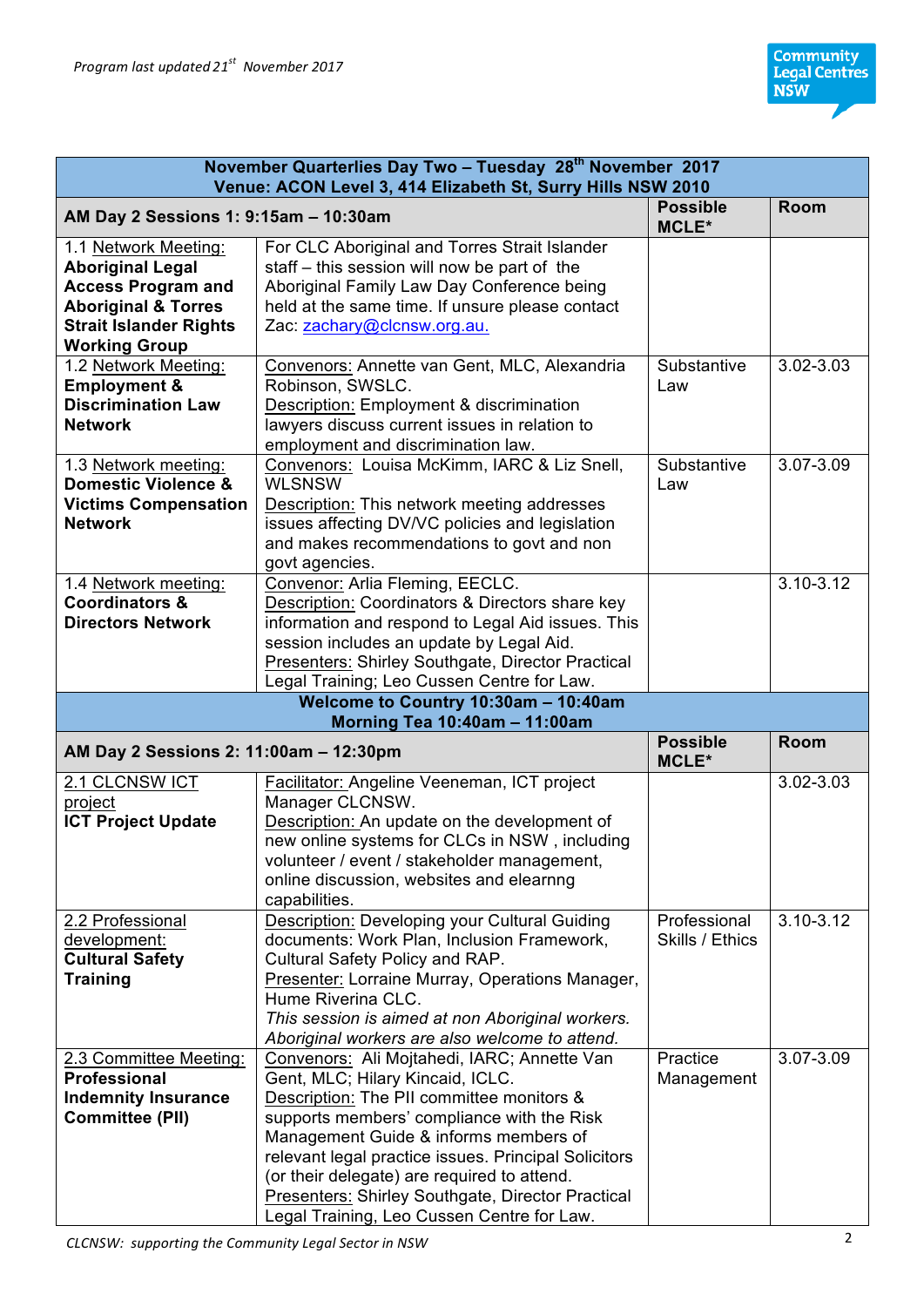| Lunch (ACON Dining Room Ground Floor) 12:30pm -<br>$1:15$ pm                                           |                                                                                                                                                                                                                                                                                             |                                 |                            |
|--------------------------------------------------------------------------------------------------------|---------------------------------------------------------------------------------------------------------------------------------------------------------------------------------------------------------------------------------------------------------------------------------------------|---------------------------------|----------------------------|
| PM Day 2 Sessions 3: 1:15pm - 2:30pm                                                                   |                                                                                                                                                                                                                                                                                             | <b>Possible</b><br>MCLE*        | <b>Room</b>                |
| 3.1 Network meeting:<br><b>Prisoners' Rights</b><br><b>Working Group</b>                               | Convenors: Carolyn Jones, WLSNSW; Camilla<br>Pandolfini, PIAC.<br>Description: For CLC staff who visit clients in<br>prison, work for, or have an interest in prisoners<br>rights to share their experience, discuss current<br>issues and contribute to policy development.                | Substantive<br>Law              | 3.07-3.09                  |
| 3.2 Network Meeting:<br><b>Admin/Finance Group</b>                                                     | Convenor: Martin Bangs, Tenants' Union.<br>Description: CLC administration and finance<br>officers share relevant systems information and<br>associated policies.                                                                                                                           |                                 | 3.02-3.03                  |
| 3.3 Network Meeting<br><b>Tech &amp; Comms</b><br><b>Network: Inclusive</b><br><b>Design</b>           | Convenor: Sophie Byrne, ALA; Finn O'Keefe,<br>RLC.<br>Facilitator: Mark Riboldi, Advocacy and<br>Communications Coordinator, CLCNSW.<br><b>Description: Presentation by Media Access</b><br>Australia / Centre for Inclusive Design, plus<br>sharing current issues.                        |                                 | $3.10 - 3.12$              |
| 3.4 Service<br>Sustainability:<br><b>Macquarie University</b><br><b>PACE Program</b>                   | Facilitator: Marie Kelliher, Macquarie University.<br>Description: An overview of the PACE<br>(Professional and Community Engagement)<br>volunteer program and opportunities for<br>partnerships with CLCs.<br>Presenter: Macquarie University Pace program.                                | Practice<br>Management          | 3.01                       |
|                                                                                                        | Afternoon tea 2:30pm - 2:45pm                                                                                                                                                                                                                                                               |                                 |                            |
| PM Day 2 Sessions 4: 2:45pm - 4:00pm                                                                   |                                                                                                                                                                                                                                                                                             | <b>Possible</b><br><b>MCLE*</b> | Room                       |
| 4.1 Network Meeting:<br><b>CLC Care &amp; Protection</b><br><b>Network</b><br>4.2 Law Reform &         | Convenor: Kenn Clift, Intellectual Disability Rights<br>Service.<br>Description: The care and protection network<br>provides an opportunity for CLCs to discuss<br>relevant care and protection practice and law<br>reform issues.<br>Facilitators: Mark Riboldi, Holly Brooke              |                                 | 3.07-3.09<br>$3.10 - 3.12$ |
| Advocacy<br><b>Marriage Equality</b><br>survey: what we<br>learned                                     | CLCNSW.<br>Description: The results of the Australian<br>Marriage Law postal survey are out now. What<br>can we learn from test case litigation and the<br>different campaign strategies used to support the<br>YES vote?<br>Presenters: ICLC, PIAC, HRLC, Australian<br>Marriage Equality. |                                 |                            |
| PM Day 2 Sessions 5: 4:00pm - 5:00pm                                                                   |                                                                                                                                                                                                                                                                                             | <b>Possible</b><br>MCLE*        | Room                       |
| 5.1 Care & Protection<br>network Training<br><b>Permanency planning</b><br>in FaCS Out of Home<br>Care | Facilitator: Kenn Clift, Intellectual Disability Rights<br>Service.<br>Description: An update on permanency planning<br>in FACS Out of Home Care.<br>Presenter: Penny Hood, Director Permanency<br>Planning Review FACS.                                                                    | Practice<br>Management          | 3.07-3.09                  |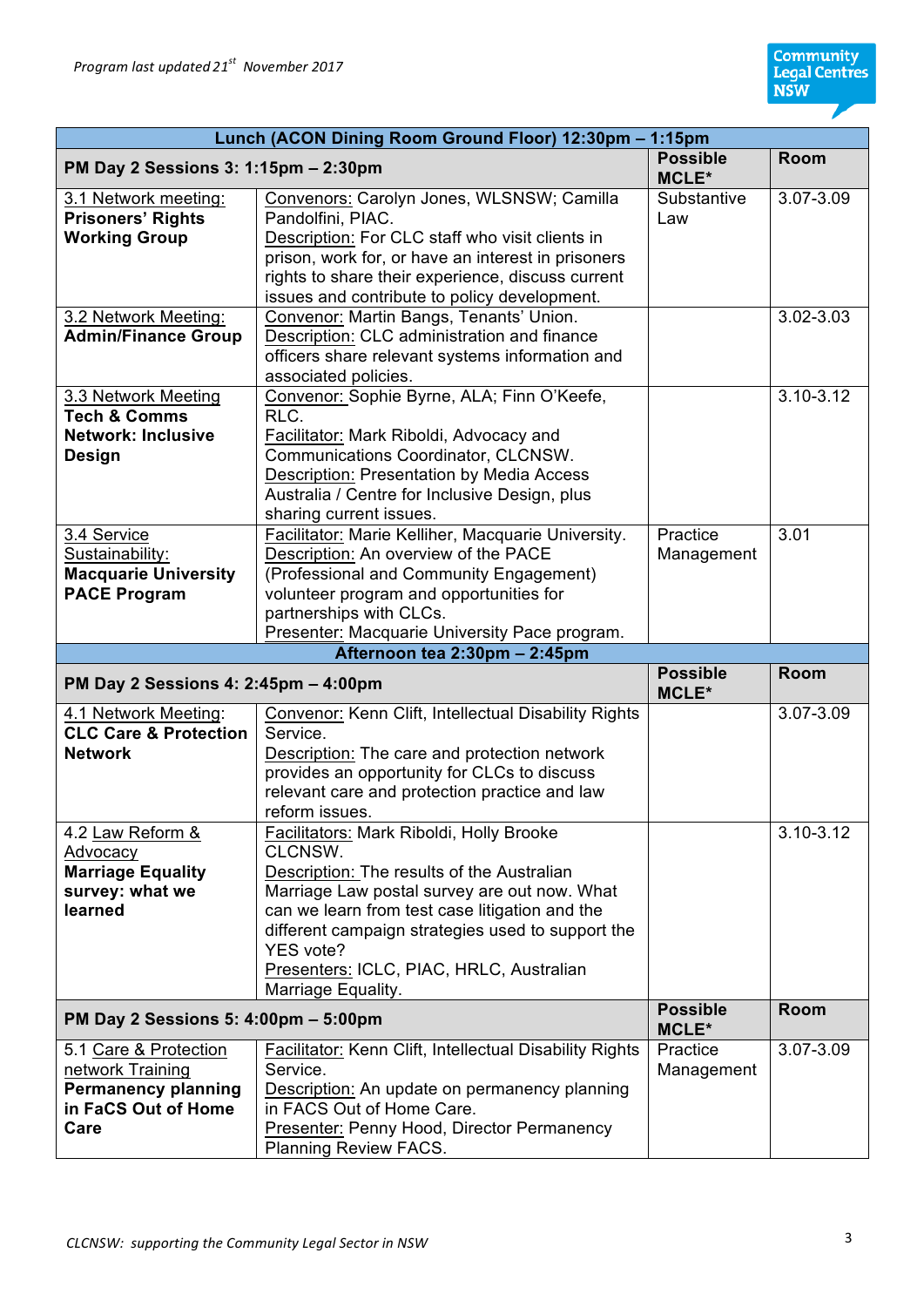

| 5.2 Legal practice       | Description: Client Agreements and File         | <b>Practice</b> | 3.02-3.03     |
|--------------------------|-------------------------------------------------|-----------------|---------------|
| <b>Client Agreements</b> | Registers - What Works. A discussion and        | Management      |               |
| and Central File         | sharing of practice to meet the requirements of |                 |               |
| Register                 | the RMG and NAS. Please bring copies of your    |                 |               |
|                          | centre's Client Agreement template to compare   |                 |               |
|                          | notes.                                          |                 |               |
|                          | Presenters: NSW PII Convenors Ali Mojtahedi,    |                 |               |
|                          | IARC; Annette Van Gent, MLC; Hilary Kincaid,    |                 |               |
|                          | ICLC.                                           |                 |               |
| 5.3 Law Reform &         | Continued from session 4.2                      |                 | $3.10 - 3.12$ |
| Advocacy                 |                                                 |                 |               |
| 5.4 Network meeting:     | Convenor: Tara Ward, Animal Defenders Office    | Substantive     | 3.01          |
| <b>NACLC Animal Law</b>  | Description: Open to all CLC staff who are      | Law             |               |
| <b>Network</b>           | practising or interested in animal law issues.  |                 |               |
|                          | This session is open to attendance by           |                 |               |
|                          | workers from FVPLS providers and ALS            |                 |               |
|                          | providers.                                      |                 |               |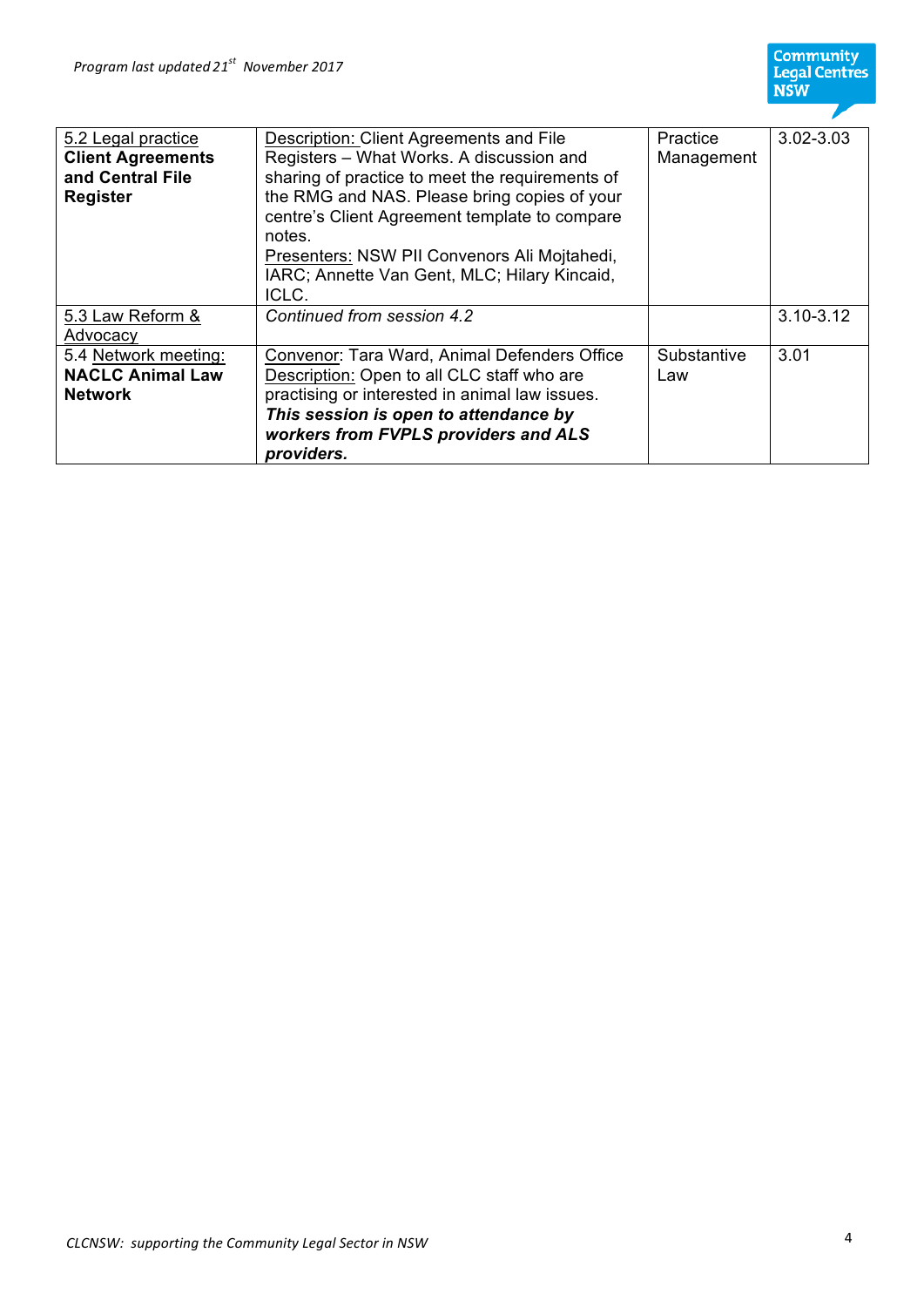| November Quarterlies Day Three - Wednesday 29 <sup>th</sup> November 2017<br>Venue: ACON Level 3 414 Elizabeth St, Surry Hills NSW 2010 |                                                                                                                                                                                                                                                                                                                                                                                                                                                                                             |                               |               |
|-----------------------------------------------------------------------------------------------------------------------------------------|---------------------------------------------------------------------------------------------------------------------------------------------------------------------------------------------------------------------------------------------------------------------------------------------------------------------------------------------------------------------------------------------------------------------------------------------------------------------------------------------|-------------------------------|---------------|
| AM Day 3 Sessions 6: 9:15 am - 10:45am                                                                                                  |                                                                                                                                                                                                                                                                                                                                                                                                                                                                                             | <b>Possible</b><br>MCLE*      | <b>Room</b>   |
| 6.1 Network meeting:<br><b>CLEW Network</b>                                                                                             | Convenors: Bronwyn Ambrogetti, Hunter CLC;<br>Nalika Padmasena, Seniors Rights Service;<br>Pat Joyce, SRS.                                                                                                                                                                                                                                                                                                                                                                                  | Professional<br><b>Skills</b> | 3.02-3.03     |
| 6.2 Network meeting:<br><b>Law Reform and</b><br><b>Policy Network -</b><br><b>Achieving law reform</b><br>in NSW                       | Convenor: Leo Patterson-Ross, TU NSW.<br>Facilitator: Mark Riboldi, CLCNSW.<br>Description: Presentation of a report about the<br>value and use of submissions in the law reform<br>process + an overview of the structure and<br>strategy of the Make Renting Fair campaign.                                                                                                                                                                                                               |                               | 3.07-3.09     |
| 6.3 Network Meeting:<br><b>Family Relationships</b><br><b>Centres / CLCs</b>                                                            | Convenor: Shann Preece, FRC worker, ICLC.<br>Description: An opportunity to share<br>information and practice experience to further<br>develop the Family Relationships Centres and<br>CLC collaboration arrangements.                                                                                                                                                                                                                                                                      |                               | 3.01          |
| 6.4 Legal Services<br><b>Delivery</b><br>Trauma Informed/<br><b>Aware Practice</b>                                                      | Description: Prue will share her experience of<br>working within a trauma informed practice<br>approach.<br>Presenter: Prue Gregory, Principal Solicitor<br>knowmore, winner 2017 NSW Justice Medal.<br>This session is open to attendance by<br>workers from FVPLS and ALS providers.                                                                                                                                                                                                      |                               | $3.10 - 3.12$ |
|                                                                                                                                         | 10:45 - 11:00 Morning Tea                                                                                                                                                                                                                                                                                                                                                                                                                                                                   |                               |               |
| AM Day 3 Sessions 7: 11:00am - 12:30pm                                                                                                  |                                                                                                                                                                                                                                                                                                                                                                                                                                                                                             | <b>Possible</b><br>MCLE*      | Room          |
| 7.1 Network meeting:<br><b>Regional Rural</b><br><b>Remote Issues</b><br>network (RRR)                                                  | Convenor: Arlia Fleming, EECLC.<br>Description: This committee is open to any<br>RRR members to discuss issues for service<br>delivery and sustainability for CLCs operating<br>regionally and remotely.<br>This session is open to attendance by<br>workers from FVPLS providers and ALS<br>providers.                                                                                                                                                                                     |                               | $3.10 - 3.12$ |
| 7.2 CLC sector legal<br>assistance partners<br><b>Collaboration and</b><br>jurisdictional<br>planning under the<br><b>NPA</b>           | Facilitator: Polly Porteous, CLCNSW.<br>Description: Collaboration and jurisdictional<br>planning under the NPA. What does the NPA<br>require in terms of jurisdictional service<br>planning? How is jurisdictional service planning<br>taking place across the country? What are the<br>principles to underpin good practice,<br>collaborative jurisdictional service planning?<br>Presenters: (attending by Skype/phone)<br>NACLC and CLC associations in WA, Victoria<br>and Queensland. | Practice<br>Management        | 3.07-3.09     |
| Lunch 12:30pm - 1:30pm                                                                                                                  |                                                                                                                                                                                                                                                                                                                                                                                                                                                                                             |                               |               |
| PM Day 3 Session 8: 1:30pm - 4:00pm                                                                                                     |                                                                                                                                                                                                                                                                                                                                                                                                                                                                                             |                               | <b>Room</b>   |
| 8.1 CLC Sector-Wide<br>Discussion<br><b>CLC Industry/sector</b><br>strategy 2018                                                        | Facilitators: Polly Porteous, CLCNSW; Lara Sabbadin, Legal<br>Aid<br>Description: CLC Industry/sector strategy 2018                                                                                                                                                                                                                                                                                                                                                                         |                               | $3.10 - 3.12$ |
| 8.2 CLCNSW AGM<br><b>3PM-4PM</b>                                                                                                        | <b>Facilitator: Polly Porteous, Executive Director CLCNSW</b>                                                                                                                                                                                                                                                                                                                                                                                                                               |                               | 3.10-3.12     |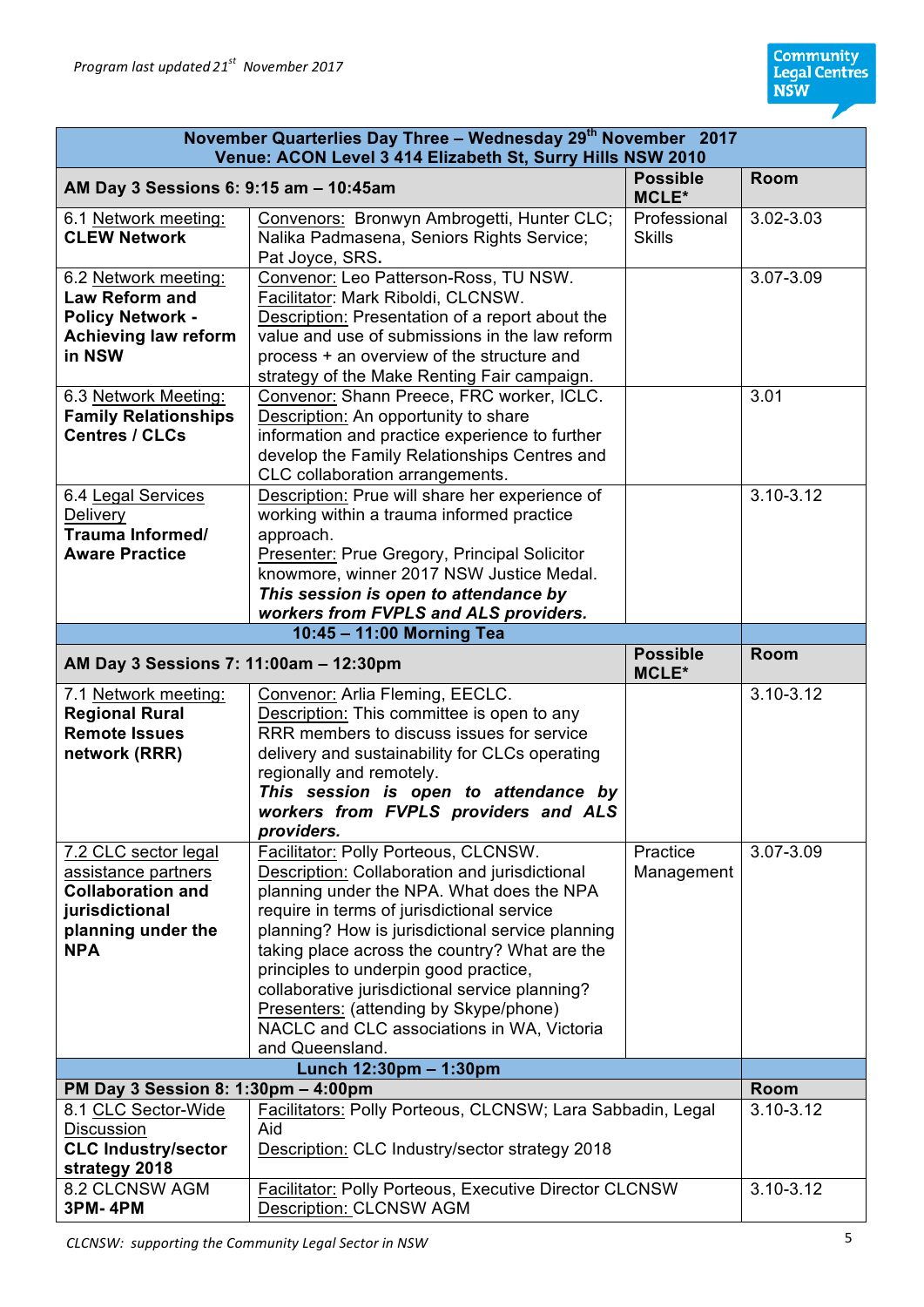

## **September 2017 Quarterlies - Notes**

# **\* MCLE POINTS**

## Disclaimer

CLCNSW indicates whether a session may be appropriate to attract Mandatory Continued Legal Education (MCLE) points for professional development, but takes no responsibility if the content does not meet MCLE requirements. CLC solicitors should make their own assessment of whether the session meets their Continuing Professional Development (CPD) requirements, and maintain their own records for meeting CPD requirements. Further information about CPD requirements are available on the Law Society NSW website. Relevant extracts are copied below:

#### **Required MCLE (also known as CPD) units**

The CPD year runs from 1 April to 31 March the following year and you are required to complete 10 CPD units each year.

Practitioners must include at least one (1) CPD unit every year in each of the following fields:

- Ethics and Professional Responsibility; examples of topics include:
	- o Conflicts of interest
	- o How to identify an ethical issue
	- $\circ$  Communicating direct with third parties
	- o Lawyer's duties to the court
	- o Ethics within a technical legal context
- Practice Management and Business skills; examples of topics include:
	- o Risk management
	- o File management
	- o Cost rules
	- o Business planning
	- o Financing a practice
	- o Effective use of technology
- Professional Skills; examples of topics include:
	- o Communication and interpersonal skills Client interviewing
	- o Plain English drafting
	- o Negotiation and mediation skills
	- o Career and personal development Advocacy
	- o Legal research
- Substantive Law; which includes topics relating to solicitors' areas of practice

#### **Compliance and audit**

CPD Audit - The Law Society verifies compliance with the CPD scheme by a random audit of solicitors each year.

#### **Obtaining your CPD units**

The CPD scheme is based on self-assessment of educational activity. If you assess that it is relevant to your immediate or long-term needs in relation to your professional development and practise of the law, then you can claim the activity towards satisfaction of the CPD requirements.

#### **Legal Profession Uniform Continuing Professional Development (Solicitors) rules**

Compliance with CPD is administered in accordance with the Legal Profession Uniform Continuing Professional Development (Solicitors) Rules 2015.

#### **CPD Content**

Rule 7 provides that each CPD activity undertaken by a solicitor must be an activity:

- 7.1.1 of significant intellectual or practical content and must deal primarily with matters related to the solicitor's practice of law; and
- 7.1.2 conducted by persons who are qualified by practical or academic experience in the subject covered; and
- 7.1.3 that extends the solicitor's knowledge and skills in areas that are relevant to the solicitor's practice needs or professional development.